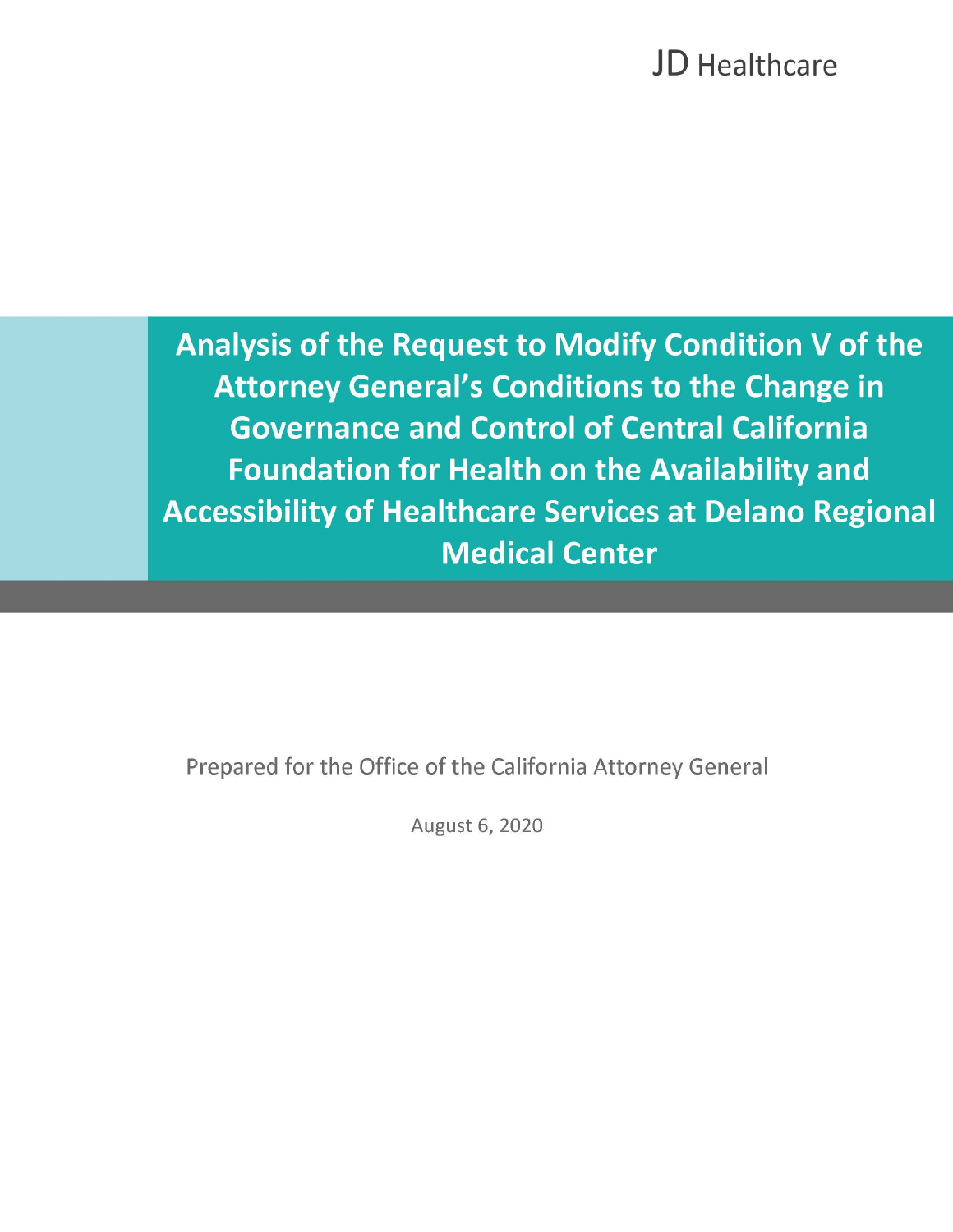### **Table of Contents**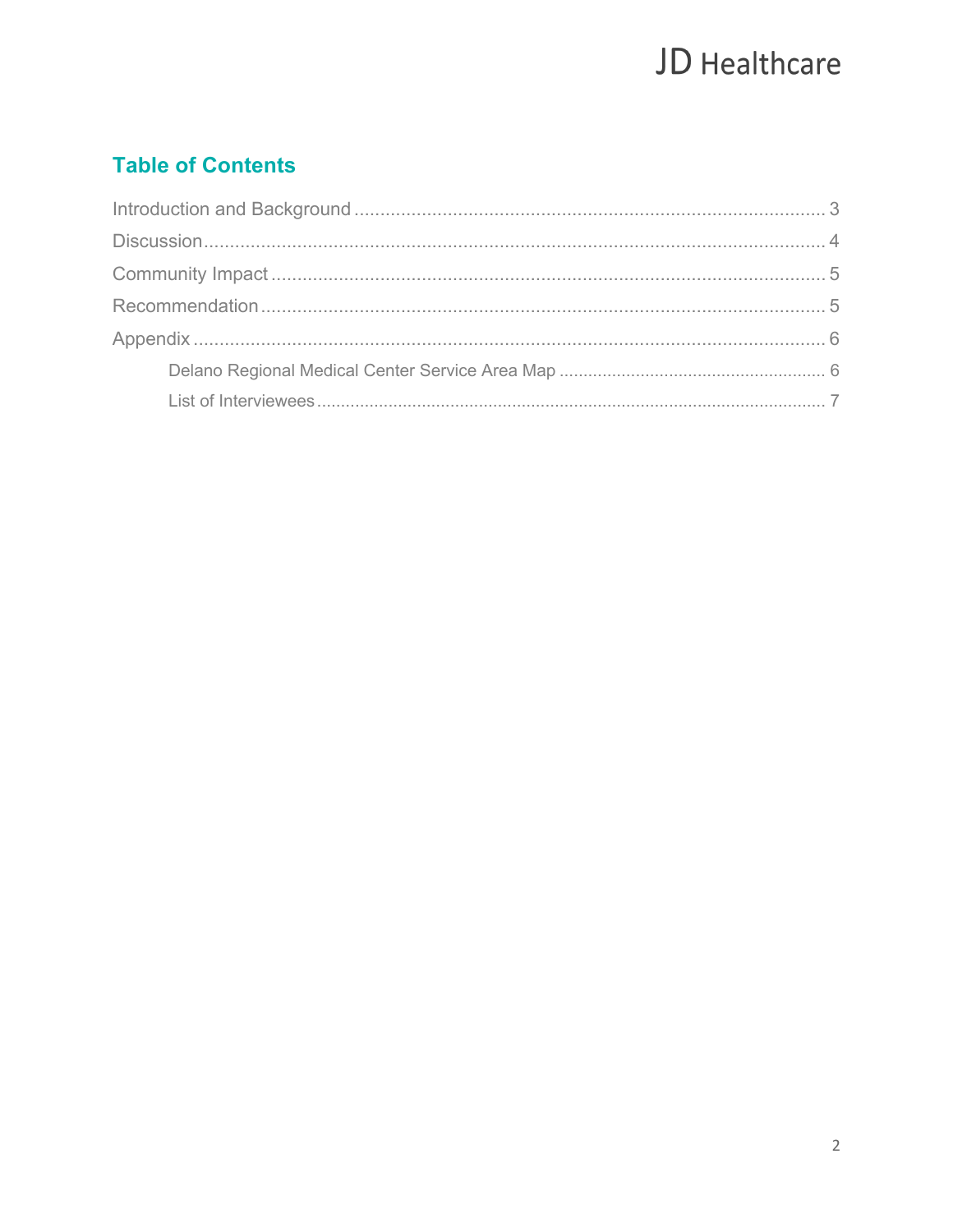### **Introduction and Background**

 On June 22, 2020, pursuant to Title 11, California Code of Regulations, Section 999.5, subdivision (h), Adventist Health System/West (Adventist Health), a California nonprofit religious Health, a California nonprofit public benefit corporation, doing business as Delano Regional Medical Center, a general acute care hospital, submitted a request to amend Condition V, item (o)<sup>1</sup>. Condition V, item (o) requires Delano Regional Medical Center to operate sleep lab services for ten years from the closing date of the Affiliation Agreement as follows: corporation and Adventist Health Delano, formerly known as Central California Foundation for

V.

 For ten years from the closing date of the Affiliation Agreement, Delano Regional Medical Center shall maintain and provide the following healthcare services at current licensure and designation with the current types and/or levels of services:

- a. Nuclear medicine services;
- b. Occupational therapy;
- c. Outpatient Clinic -Wasco Medical Plaza & Urgent Care, located at 2300 7lh St., Wasco, CA;
- d. Outpatient Clinic -Delano Urgent Care Clinic, located at 1201 Jefferson St., Delano, CA;
- e. Outpatient Clinic Delano Wound Care Clinic, located at 1519 Garces Hwy., Delano, CA;
- f. Radiology services;
- g. Diagnostic imaging;
- h. Physical therapy;
- i. Podiatry services;
- j. Social services;
- k. Speech pathology;
- l. Blood bank services;
- m. Dialysis services;
- n. Pathology services; and
- o. Sleep lab services.

<sup>&</sup>lt;sup>1</sup> As set forth in the California Attorney General's November 22, 2019 Conditional Consent to the proposed change of control and governance of Central California for Health, pursuant to the terms of the Affiliation Agreement, dated January 4, 2019, by and between Adventist Health and Central California Foundation for Health.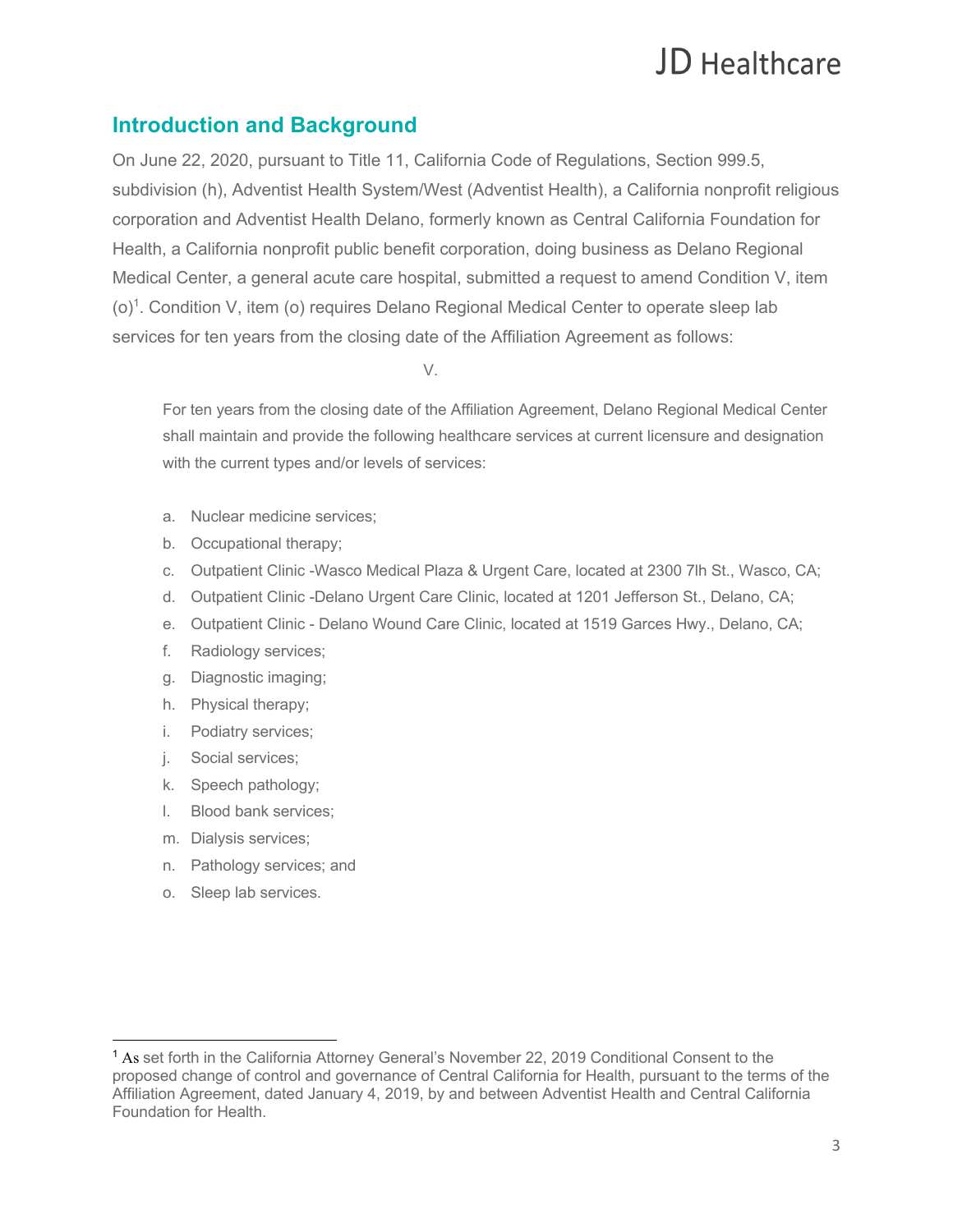Adventist Health and Adventist Health Delano request the California Attorney General to amend Condition V, item (o) by eliminating sleep lab services from the list of healthcare services required to be provided by Delano Regional Medical Center.

 The request made for this amendment is based on the assertion by Adventist Health and Adventist Health Delano that, although listed as a provided service in both the Affiliation Agreement and the written notice submitted to the California Attorney General on February 15, included as a result of a clerical error. 2019, sleep lab services were never provided at Delano Regional Medical Center and were only

 JD Healthcare, Inc. was retained by the California Attorney General to assess the potential impact of the proposed request on the availability and accessibility of healthcare services to the communities served by Delano Regional Medical Center. In preparation of this report, JD Healthcare, Inc. performed the following:

- • A review of the written request submitted to the California Attorney General on June 22, 2020;
- • Interviews with a physician representative of a medical group, located in the medical office building adjacent to Delano Regional Medical Center, that provides pulmonary and sleep services and has privileges at the hospital, and representatives of Adventist Health Delano; and
- A review of sleep lab services available in the geographic area.

### **Discussion**

 Sleep labs are set up for overnight stays, usually in a hospital or an outpatient center. An EEG machine monitors the sleep stages and cycles of REM or non-REM sleep to identify possible disruptions in the pattern of sleep. A sleep lab study will also measure eye movements, heart and breathing rates, snoring, and body movements. Sleep studies diagnose sleep disorders such as sleep apnea, periodic limb movement disorder, narcolepsy, restless leg syndrome, insomnia, and nighttime behaviors like sleepwalking and REM sleep behavior disorder. Sleep studies require the interpretation and diagnosis by a trained physician specialist.

 According to those interviewed, Delano Regional Medical Center never provided sleep lab services. The hospital did have plans to include a sleep lab in its new outpatient center that opened on the hospital's campus in June 2018. In preparation for opening the outpatient center,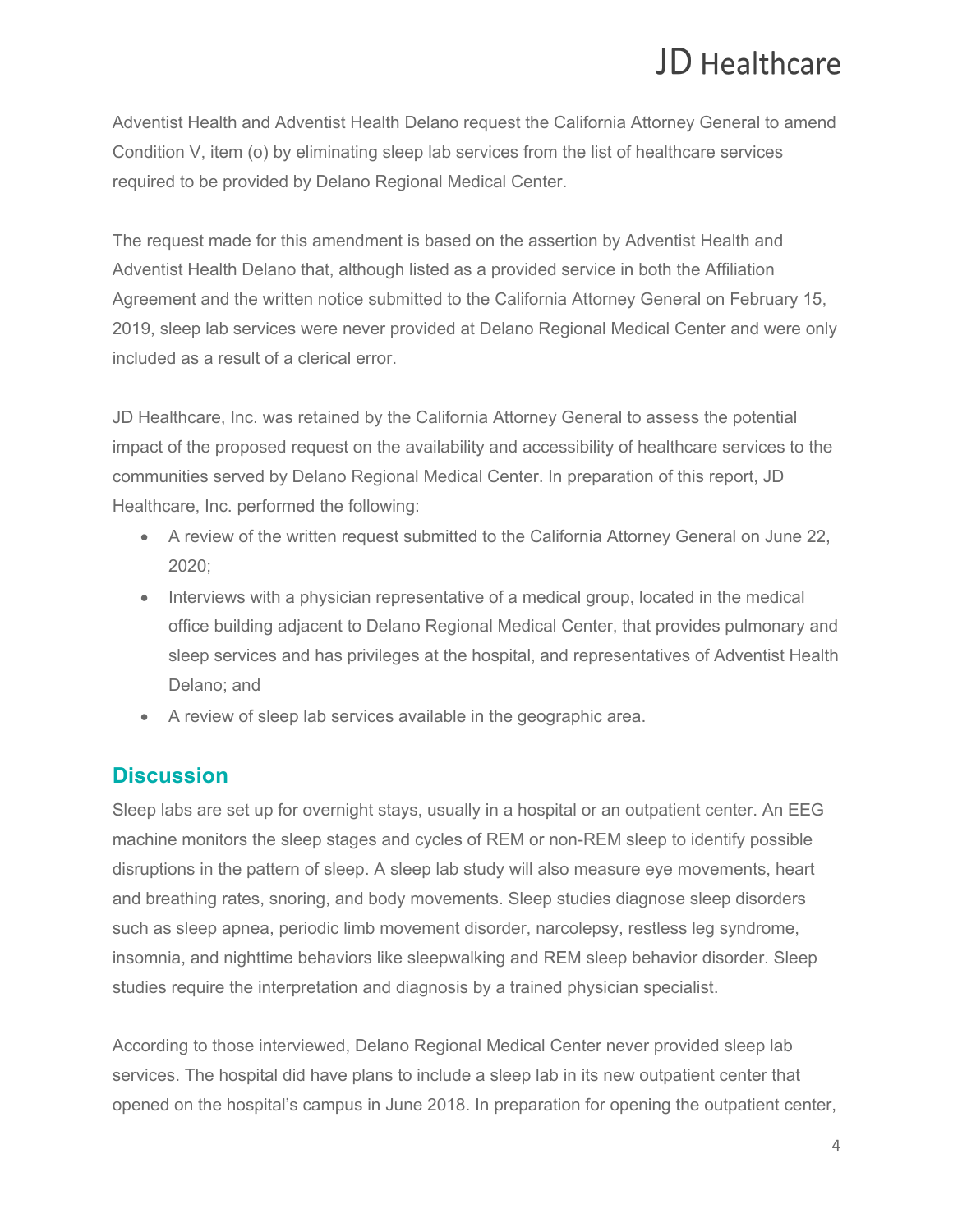Delano Regional Medical Center began advertising sleep services on its web site. However, before the outpatient center opened, administration determined sleep services were not feasible and discontinued planning to include the sleep lab in the outpatient center. The advertised sleep services were not removed from the web site and by error were subsequently listed as a the California Attorney General. provided healthcare service in both the Affiliation Agreement and the written notice submitted to

### **Community Impact**

 Since Delano Regional Medical Center never provided sleep lab services, there is no impact on building next to the hospital does provide sleep studies and diagnostic services in the city of Delano, however, without an overnight lab. Other sleep lab services, including overnight labs, are available in the city of Porterville (approximately 30 miles to the northeast) and the city of Bakersfield (approximately 30 miles to the south). the availability or accessibility of healthcare services by deleting Condition V, item (o) requiring sleep lab services at the hospital. Additionally, a physician specialist in the medical office

### **Recommendation**

 (o) of the Conditional Consent removing the requirement for Delano Regional Medical Center to provide sleep lab services. JD Healthcare, Inc. recommends that the California Attorney General amends Condition V, item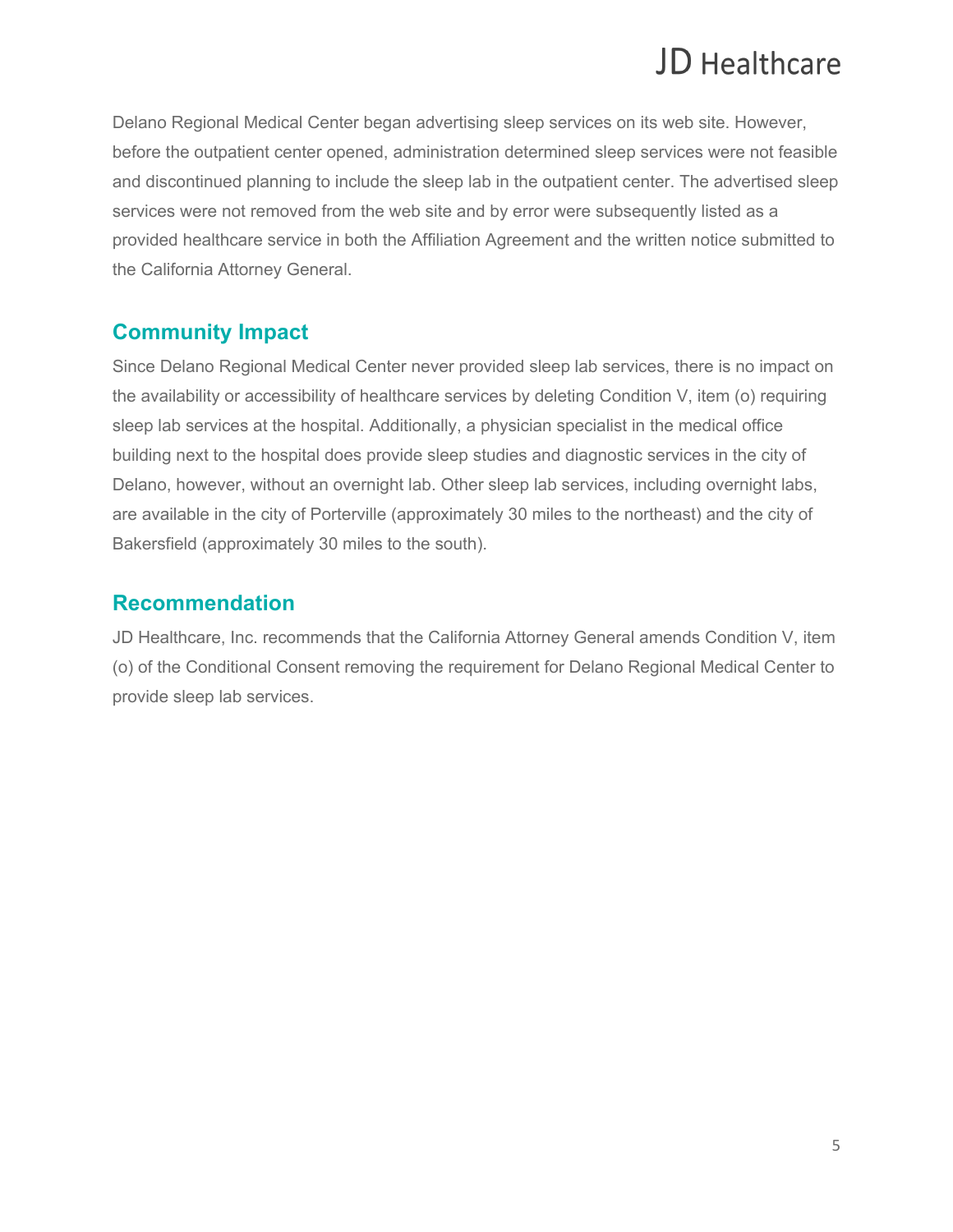### **Appendix**

### **Delano Regional Medical Center Service Area Map**